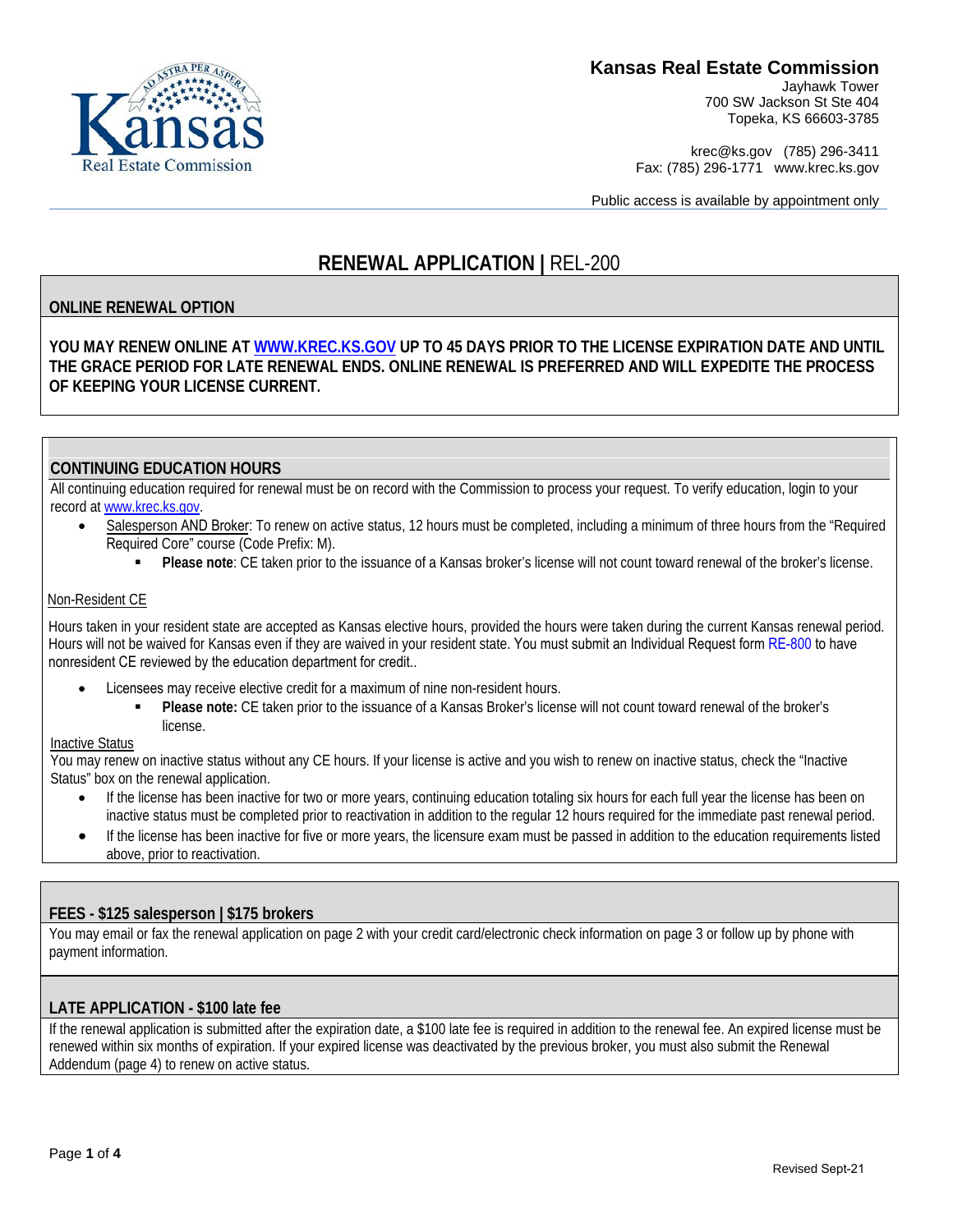

Jayhawk Tower 700 SW Jackson St Ste 404 Topeka, KS 66603-3785

krec@ks.gov (785) 296-3411 Fax: (785) 296-1771 www.krec.ks.gov

Public access is available by appointment only

## **RENEWAL APPLICATION |** REL-200

Salesperson two-year renewal fee: \$125 Broker two-year renewal fee: \$175 Late fee, if applicable: \$100

### **Option 1: CREDIT CARD PAYMENT INFORMATION**

| Licensee Name:        | Card Holder: (if different than licensee) | Email Address: (optional/for electronic receipt) |  |
|-----------------------|-------------------------------------------|--------------------------------------------------|--|
|                       |                                           |                                                  |  |
| Card Number:          | <b>Expiration Date:</b>                   | Zip Code:                                        |  |
|                       |                                           |                                                  |  |
| Card<br>Гуре:<br>Visa | <b>MasterCard</b>                         | <b>American Express</b><br><b>Discover</b>       |  |

# **Option 2: ELECTRONIC CHECK PAYMENT INFORMATION**

| <b>Account Holder Name:</b>        | Email Address: (optional for electronic receipt) |                      |
|------------------------------------|--------------------------------------------------|----------------------|
|                                    |                                                  |                      |
| Transaction<br>Гуре:               | <b>Account Type:</b>                             | <b>Check Number:</b> |
| <b>Business</b><br>$\Box$ Personal | $\Box$ Checking<br>Savings                       |                      |
| <b>Account Number:</b>             | <b>Routing Number:</b>                           |                      |
|                                    |                                                  |                      |

Sample Check - U.S. Account (lower left corner)

(17398118231) (632) 01731361421) The Bank Routing # is The Checking Account # is usually The check # should match to the left of  $\mathbf{II}^{\bullet}$  If check # is left<br>of account #, ignore check # 9 digits between the the # in the upper-right corner I'l symbols

Note: These three sets of numbers may appear in a different order on your check.

Submit to the Kansas Real Estate Commission by:

Email: [krec@ks.gov](mailto:krec@ks.gov)

Fax: 785-296-1771

After processing your payment, this document will be shredded.

If you prefer to provide your credit card or electronic check information by phone, call 785-296-3411